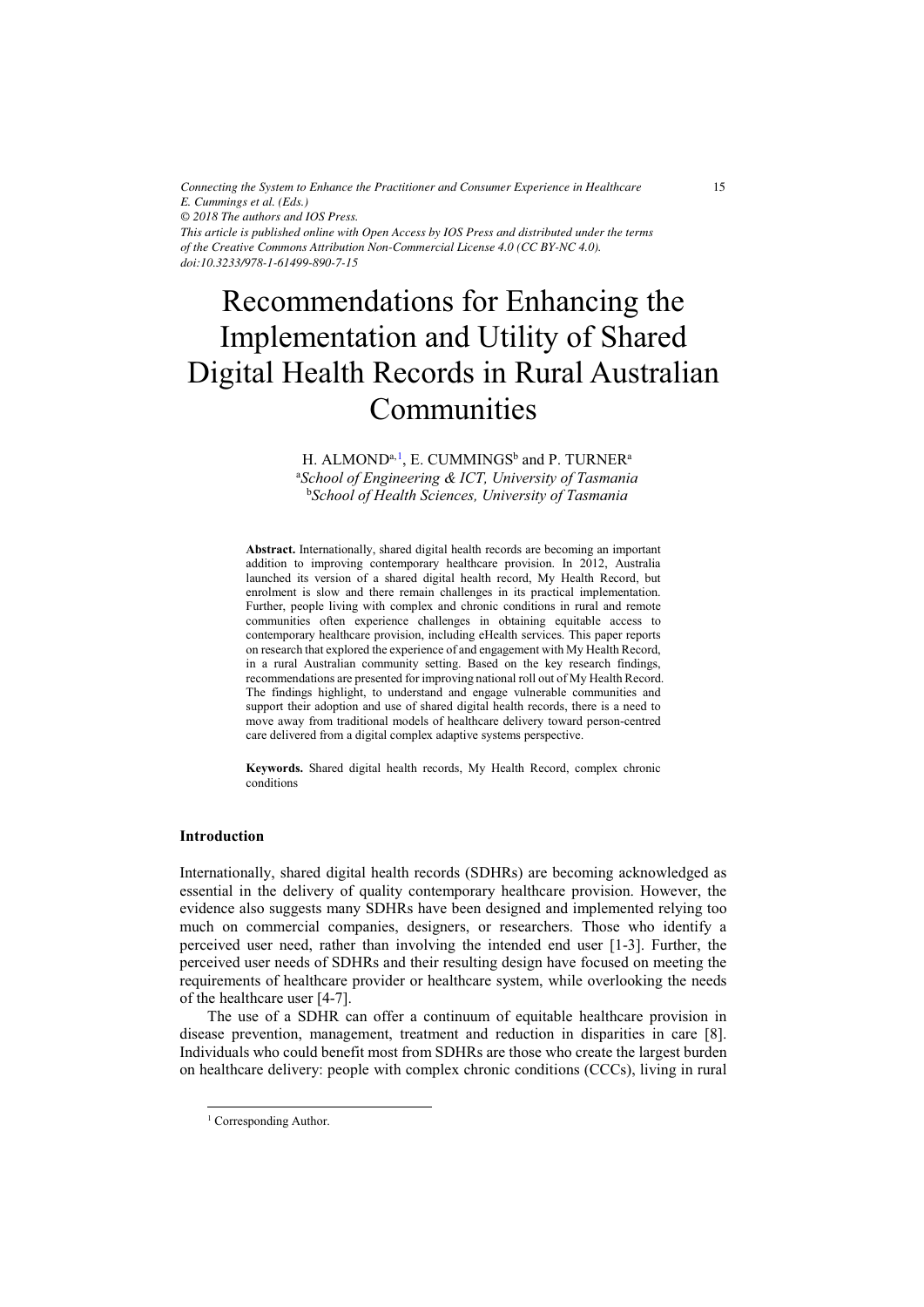remote communities, disadvantaged because of their limited access to efficient, quality healthcare provision [9]. Australia launched its SDHR, My Health Record (MyHR), in 2012; it remains without significant adoption or any evident holistic implementation and evaluation frameworks [10].

This paper reports on research, which aimed to emphasise practical outcomes identified by exploring the experience of people living with CCCs in a rural community during their engagement with MyHR. Based on the research findings, recommendations for improving national roll out of MyHR are presented. The approach highlights a means to understand and engage vulnerable communities, support their adoption and use of digital tools, and draws attention to person-centred care from a digital complex adaptive system perspective for evaluating and assessing effects at individual, community and healthcare provision levels; the contribution being to support future successful implementation and uptake of similar projects.

#### **1. Method**

Based on a qualitative participatory paradigm, a community based participatory research (CBPR) [11] approach was developed and conducted across a southern Tasmanian rural community (ethical approval H0013781). Through purposeful sampling 19 research partners, aged 40-89 years, with two or more CCCs, were recruited from three rural settings. The partners were involved in the research from inception to conclusion and with the researcher perceived as a research community.

Three phases of data collection were undertaken: pre-experience of MyHR, registration and early engagement with MyHR, and post-experience and engagement with MyHR. Data collection techniques included group meetings, individual semistructured interviews and the researcher's reflective journal. The data collection tools included audio recordings, group and semi-structured interview guides, and live interaction with MyHR as a healthcare user. Data were collected over a 12-month period and incorporated concurrent data transcription and verification (member checking). Data analysis adopted a thematic 'Framework Approach' [12], which engaged the whole research community. The approach was structured in three phases: data description, data management and data interpretation. The phases were subdivided into five iterative stages: familiarisation, identifying a thematic framework, indexing, charting, mapping, and interpretation. By systematically linking the research objectives to 55 indexed labels, charted to 13 categories, mapped to three themes, which identified three key findings. The need for **tailored facilitation**, **resilience** and **reflection**. The approach to data analysis ensured the characteristics and experiences were thoroughly explored and consistently recorded.

# **2. Results**

The three key findings highlight the necessity for SDHRs to be viewed as a digital health tool that supports person-centred care from a digital complex adaptive system perspective. The research identified, **tailored facilitation** recognises the diversity of the healthcare users' needs, and instils and supports competence and confidence required for acceptance of SDHRs.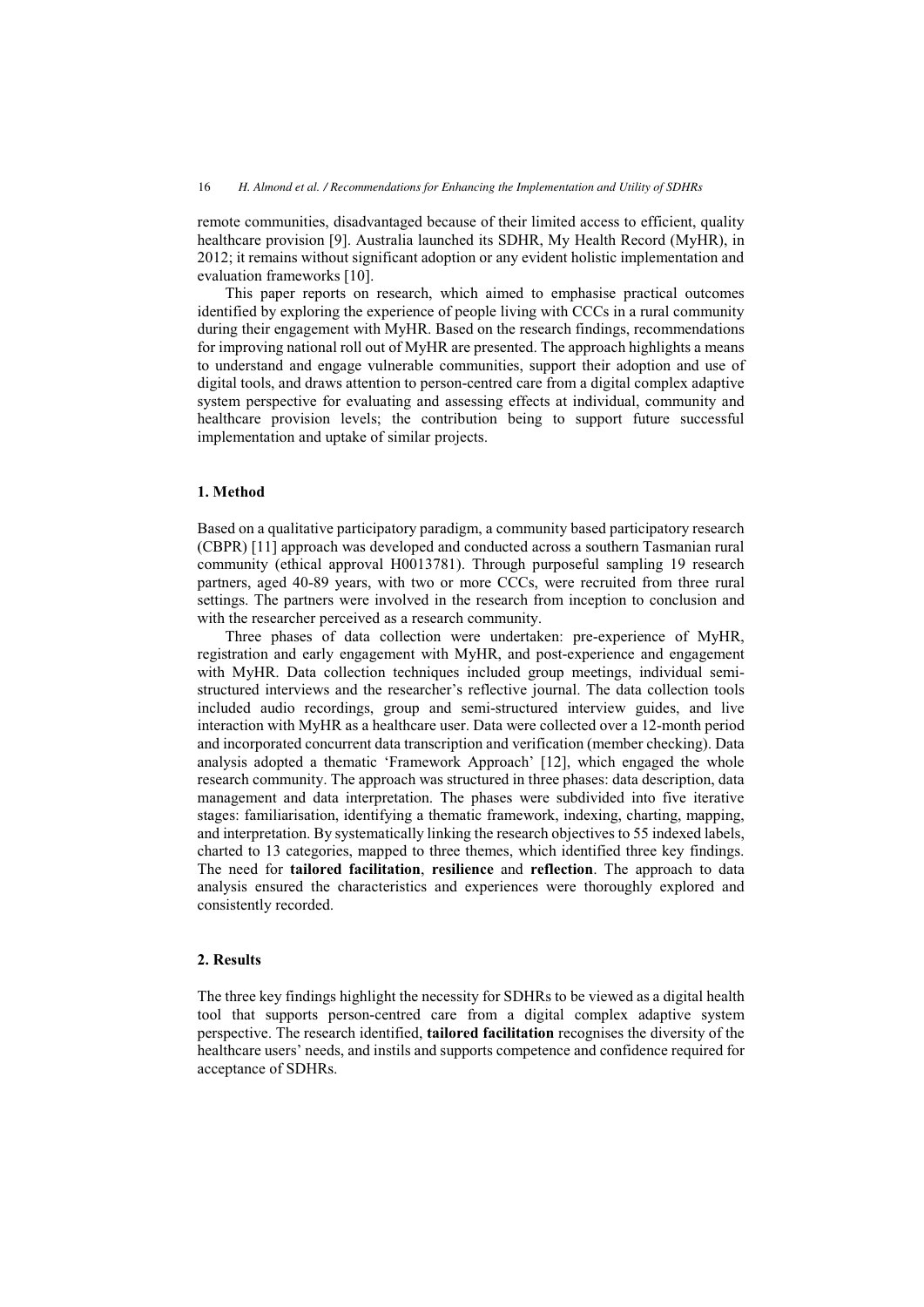*"[E]verybody likes to be involved and feel they have an opportunity to give … We're starting and learning together the same as learning computer together you share so much instead of individuals wondering … working with buddies … you always learn by how somebody uses something. Yes if you want to know how anything is going to work you give it to the users"* (CH13).

**Tailored facilitation** not only accommodates but also learns from the knowledge and expertise of vulnerable healthcare users, their ability to establish partnerships, and develop trusted learning environments that generate community knowledge. **Tailored facilitation** contributes to the way knowledge and understanding, of the lived experience of CCCs, information computing and technology skills, and the experience of and engagement with MyHR are communicated, for the end user and the researcher.

**Resilience** involves the ability to adapt to life events and approach sources of stress as positively as possible. The results indicate vulnerable healthcare users should be encouraged to demonstrate and build **resilience** to inform quality healthcare provision and the implementation of SDHRs. Shared information is a practical enabler of personal and community **resilience**. Healthcare provision and community members need to work interactively and transparently to ensure that the correct information is communicated in a timely and effective manner.

*"I know my body and how they [CCCs] affect me. It may not be what's written in the books but I need to communicate that ... I think a lot of people are going to the Drs and following what they are saying without question. What happens if that doesn't work for me, or makes me bad? We need a two way street."* (CH23).

Combining **resilience** demonstrated and built upon by vulnerable healthcare users with engagement with MyHR, as an enabler of person-centred care from a complex adaptive system perspective, can facilitate the emergence of **resilience** and health in individuals and communities through adaptability, self-organisation, and empowerment.

**Reflection** demonstrates the benefits and challenges of applying a CBPR approach and principles to digital health research [11]. Benefits would not have emerged through a researcher-focused paradigm. The challenges required strong researcher–community partnerships developed through time, trust and flexibility. **Reflection** also identified challenges associated with the CBPR principles and provided insight into how to address them. Notably researchers should consider extending the principles of CBPR to accommodate digital healthcare and vulnerable communities. **Reflection** considers that building technical and digital healthcare capacity affects the way vulnerable healthcare users engage with their healthcare provision. Therefore, it is worth resourcing CBPR so that it can evolve to incorporate the principles of technology and digital healthcare capacity-building. On **reflection,** these extended CBPR principles will provide opportunity to establish partnerships, with all end users, with a focus on digital healthcare. These partnerships, if appropriately resourced, can assist with identification and dissemination of CBPR best practices within digital healthcare and promote the use of consistent, validated measures for the engagement with and effectiveness of SDHRs.

#### **3. Discussion**

In Australia, there is a relatively small body of work that specifically relates to the vulnerable healthcare user's experience of and engagement with MyHR. The findings of this research recommends attention and value should be placed on organisational and policy, community and personal, and research areas.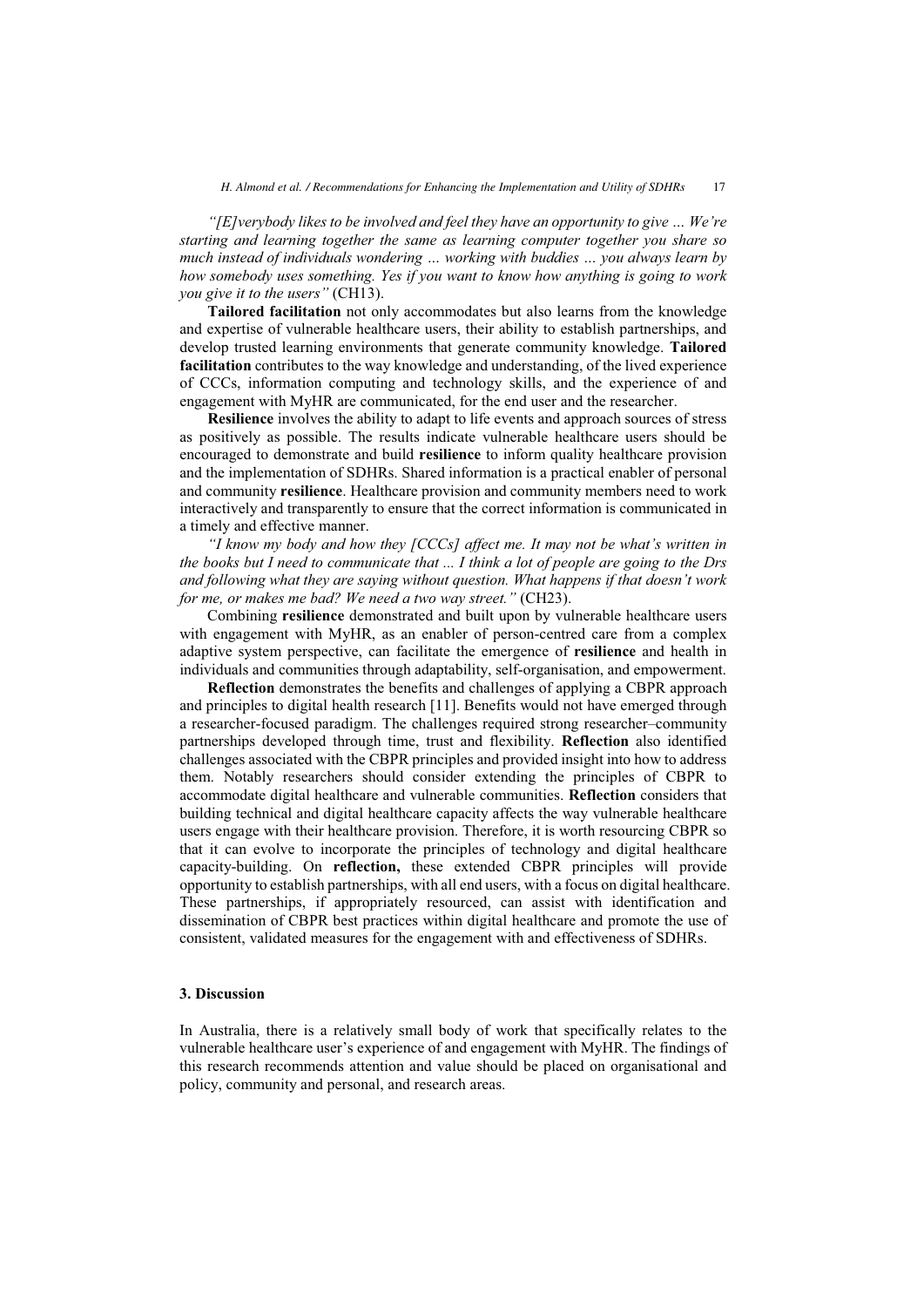There must be a diffusion of rights and responsibilities between healthcare users, health professionals and policy-makers, to place more trust in decisions made by healthcare users and communities. Health professionals and policy-makers need to support healthcare users in co-constructing their own identity rather than accepting one constructed by 'experts'. The practical feasibility of greater co-production cannot be measured from a small research study. Further research will identify the practical scope for co-production in other contexts. Even when vulnerable people are informed, empowered, and physically and cognitively able (and especially when they are not), they rarely experience the world of research [13]. They live in the context of a transitional world of a particular person in a particular family or community. **Tailored facilitation** offered real-world opportunity to gain experience of and engagement with MyHR and provides a valuable source of 'here-and-now' healthcare user experience.

Contemporary evidence-based healthcare emphasises the importance of listening to and acting upon the experiences of all stakeholders to help shape future strategies. These must include and be responsive to the diversity of personal capabilities and experiences [14]. Valuing **resilience** and expertise of vulnerable healthcare users empowers them to consider interactive, cooperative relationships with healthcare providers. At policy levels, there needs to be understanding and recognition of personal and community experiences and perspectives, key in the delivery of digital quality healthcare provision [7, 14]. The outcomes of this research indicate that people living with CCCs in a rural community have the capacity to determine, engage, collaborate, and communicate their healthcare needs. In doing so derive opportunity for equity, empowerment, and satisfaction. Using a participatory person-centred approach engages directly with traditionally invisible or hard-to-involve, but directly affected, people and communities. The approach captured knowledge, ability, and opinions, while facilitating a process of understanding and empowerment that has been largely marginalised in digital health research, to the detriment of results and solutions [15].

For an efficient, equitable model of engagement, involvement, and integration to work, there needs to be better understanding of regional and local infrastructure, and systems and training required to engage all stakeholders in the utility of MyHR. A tailored approach is required to redefine existing healthcare models. The specific findings of this research indicate there are several projects that can be undertaken to enhance the uptake and sustainability of MyHR and better understand its limitations.

The essential function of any SDHR is to deliver improvements in healthcare provision experience and ultimately outcomes. Any digital health application needs continuous evaluation to ensure accountability and ongoing improvement. This research has evaluated the experience of and engagement with MyHR. It recommends that the community not only look at how MyHR can help, but reviews the practicalities of the implementation process to achieve the goal of quality healthcare provision. When implementing the relatively new shared digital health solution, MyHR, it is important to separate healthcare provision, which needs to be maintained and enhanced, from processes that need to be changed and improved. Healthcare user and provider communication needs to look beyond the 'what we do', to include questions and explanations as to 'why do we do the things we do?' and 'how could we do things better?' Future research into SDHRs should consider how they translate those beliefs into actions, to extend and complement the current focus on shared decision-making.

A coordinated community participatory approach is required to redefine and contemporise existing healthcare provision models. Replicating this research in other communities: indigenous populations, professional groups in rural communities, a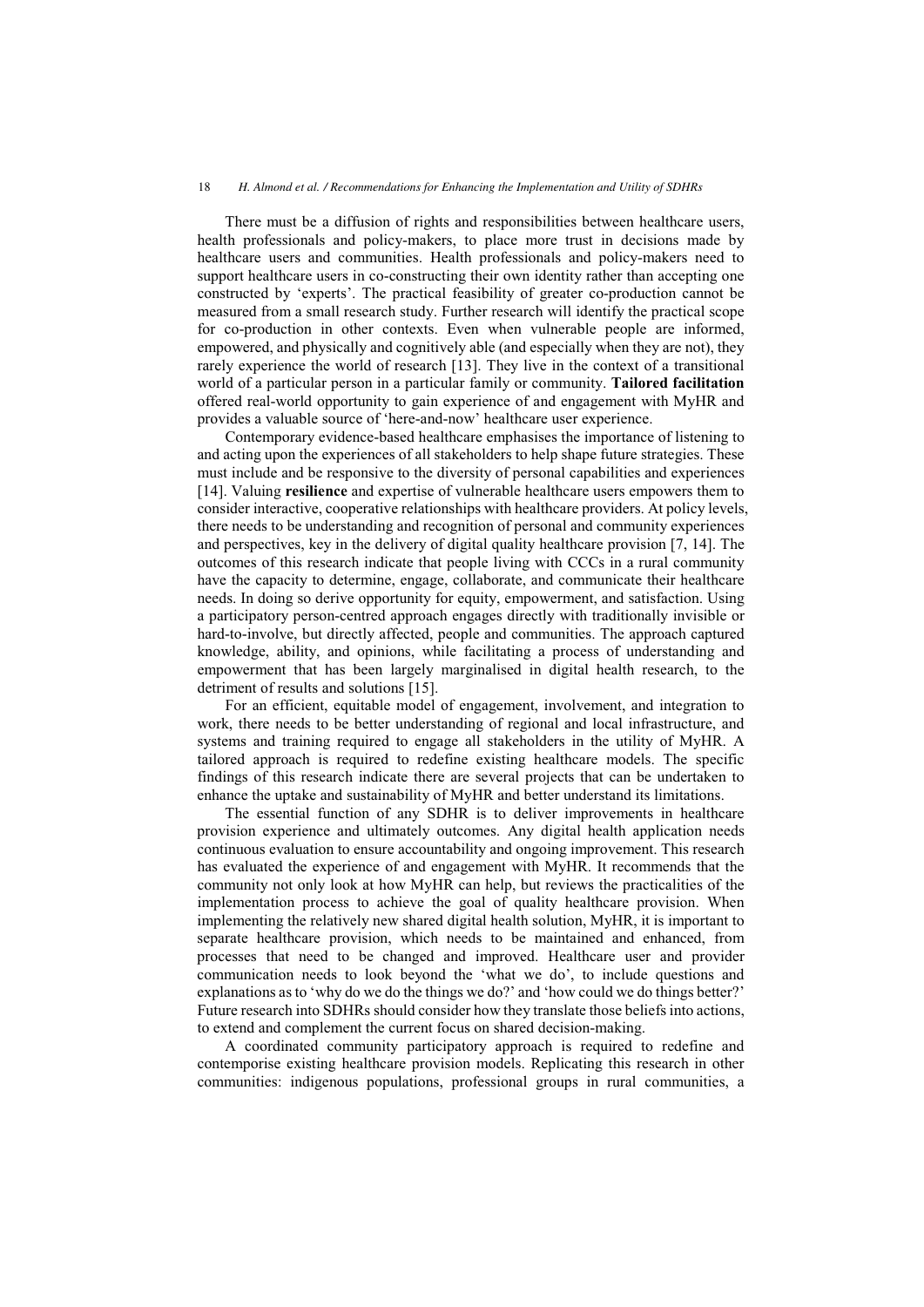younger cohort, those with severe mental health disease or severe disability, is required to understand the benefits and challenges of MyHR [7, 14].

Follow up research to re-evaluate the personal and community engagement with MyHR after **tailored facilitation** has been removed will allow for assessment of whether MyHR continues to be used for personal healthcare notes and summaries, and level of healthcare professional engagement. This would provide further data on the personal advantages of MyHR and capacity-building in the form of, the community online centres provision of technology resources and volunteer support. It would also evaluate the opportunity for further roll out of the experience and engagement with digital health information and MyHR. As Julian Tudor Hart has long advocated [16] an approach such as **tailored facilitation,** should be considered as a community model for the successful implementation of contemporary healthcare provision. Future research needs to accurately reflect and acknowledge communities can identify research problems, be involved in research design, choice of outcome measures, and interpretation and dissemination of findings.

On **reflection,** researchers should become comfortable with: the use of participatory paradigms and extending the principles of CBPR for exploring vulnerable healthcare users in their real-world context, the dynamics of SDHRs as person-centred care from a digital complex adaptive system perspective, the use of extended CBPR principles to engage a multiplicity of communities, helping recruit more diverse and representative samples to digital health research, personally and contextually relevant evidence collected systematically 'here-and-now', evaluated for rigour, and valued as complementary to statistically significant evidence will encourage diverse approaches to digital health research and provide complementary insights.

#### **4. Conclusion**

This paper has reported on research, which aimed to emphasise practical outcomes identified by exploring the experience of people living with CCCs in a rural community during their engagement with MyHR. Data analysis revealed linkages between personal and contextual requirements, abilities to demonstrate and build understanding, capability, and access to digital healthcare provision. These have been discussed as **tailored facilitation**, **resilience**, and **reflection**, factors essential to consider when reviewing the experience of and engagement with MyHR.

Digital health knowledge is contributed to, at a substantive level, by gathering realworld evidence of the requirements of a vulnerable community experience of and engagement with their SDHR. The results demonstrate the successful delivery of participatory digital health research in a rural community, the value given by the research community to the use of and requirements for MyHR, and an improved understanding of the requirements for a person living with CCCs to experience and engage with MyHR.

At a methodological level, the participatory paradigm actively challenged, engaged and empowered vulnerable healthcare users (traditionally difficult to engage) community commitment and involvement in the process of identifying the value of digital healthcare provision. However, the methodological principles of CBPR need to evolve, to incorporate technology and digital health capacity-building and address the concerns of contemporary healthcare provision.

At a theoretical level, there is a need for research and healthcare provision to value healthcare users' capacity to demonstrate and obtain benefit from digital health tools.